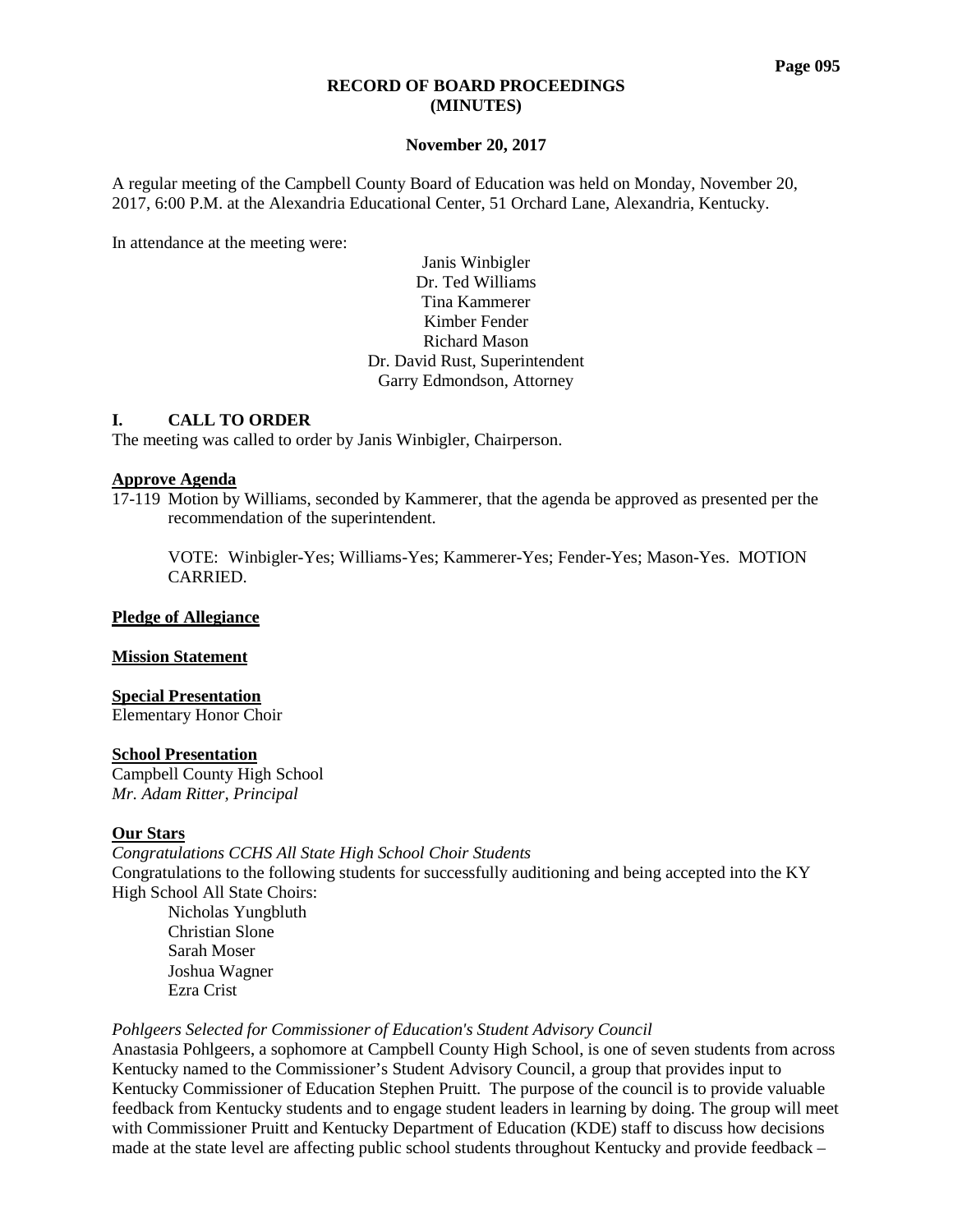### **Page 096**

from a student perspective – on critical issues impacting Kentucky students and schools. The Commissioner's Student Council is a year-long program for Kentucky public school students in grades 10-12. The council is comprised of a diverse group of students with ideas and thoughtful insight into how public schools and student achievement can be improved.

### *Becker Receives Honorable Mention in Melody Contest*

Emilie Becker, a 7th grade student at Campbell County Middle School, received honorable mention as part of the Cincinnati Symphony Orchestra's Express Yourself! Melody Contest. Emilie's 8-bar melody titled "Ring it Well!" is based on the poem "The Bell Ringer's Song" by Cincinnati-based poet Mark Flanigan. Her work incorporates text from the poem and depicts the importance of speaking out in a world plagued by social injustice and inequality. Ms. Becker's recognition will be published on the CSO Educator Network's Facebook page. Emilie plays alto saxophone in the band at Campbell County Middle School and plans to participate in extra-curricular programs such as Jazz Band and Marching Band in the future.

### *Girls Varsity Soccer Player Honors*

Congratulations to the following Girls Varsity Soccer players on their post season honors just announced by the Girls Soccer Coaches Association:

2nd Team All State - Lydia Kramer Honorable Mention All-State - Lindsey Brown

1st Team All Region 10 - Lydia Kramer, Lindsey Brown 2nd Team All Region 10 - Grace Kramer, Kylie Thompson 3rd Team All Region 10 - Brooke Pruetz, Kylie Zents, Taylor Peterson

### *NaviGo Scholars*

We would like to congratulate the following Campbell County High School students who have been accepted into the NaviGo Scholars program!

Duke Line/CAD/Engineering Mohamed Adan Harrison Parnell

NKY Attorneys Jaselynn Bell Cierra Ackerson

Also, congratulations to CCHS Seniors, Cole Arthur and Wyatt Shanks who have been selected for the NaviGo Pre-FAME Select Team for Advanced Manufacturing. What an amazing opportunity for these students.

# **Recess**

**II. COMMUNICATIONS Audience Comments**

**Superintendent Comments**

**Board Member Comments**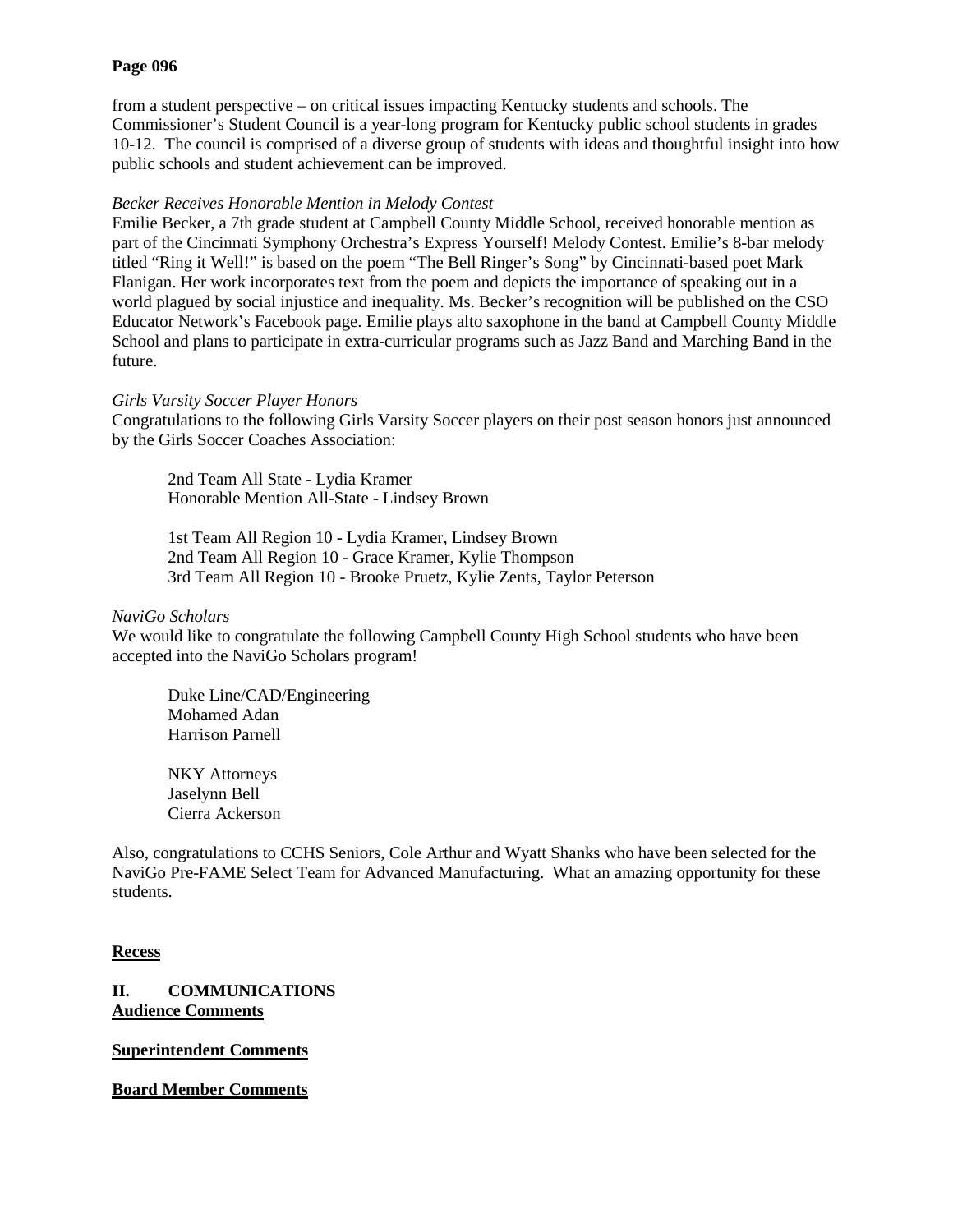# **Personnel Actions**

| <b>NAME</b>       | <b>POSITION</b>                 | <b>ACTION / REASON</b> | <b>EFFECTIVE</b> | <b>LOCATION</b> |
|-------------------|---------------------------------|------------------------|------------------|-----------------|
| Ahrman, Melissa   | Paraeducator                    | Resigned               | 10/30/2017       | Grant's Lick    |
| Dreyer, Matthew   | <b>CCMS Head Swim Coach</b>     | Hired                  | 10/25/2017       | District Wide   |
| Holbrook, Jacob   | Youth Athletic Coach            | Hired                  | 10/25/2017       | <b>CCMS</b>     |
| Meyers, Ryan      | Youth Athletic Coach            | Hired                  | 10/26/2017       | <b>CCMS</b>     |
| Miller, Teresa    | Paraeducator                    | Resigned               | 11//10/2017      | Crossroads      |
| Ortlieb, Rebecca  | Paraeducator                    | Hired                  | 11/6/2017        | Campbell Ridge  |
| Ramsey, James     | <b>Basketball Statistician</b>  | Hired                  | 10/31/2017       | <b>CCHS</b>     |
| Schmitt, Patricia | <b>Bus Monitor</b>              | Terminated             | 10/25/2017       | Transportation  |
| Sizemore, Sonya   | Paraeducator                    | Resigned               | 10/27/2017       | Campbell Ridge  |
| Svatba, Joey      | <b>Head Dive Coach</b>          | Hired                  | 10/25/2017       | <b>CCMS</b>     |
| Womble, Laurie    | <b>Teacher - Social Studies</b> | Hired                  | 11/6/2017        | <b>CCMS</b>     |

# **Substitutes**

| Alford, Linda       | Substitute Paraeducator   | Hired | 10/26/2017 | District Wide  |
|---------------------|---------------------------|-------|------------|----------------|
| Bailey, Christopher | Substitute Teacher        | Hired | 11/9/2017  | District Wide  |
| Barfield, Lindsay   | <b>Substitute Teacher</b> | Hired | 11/8/2017  | District Wide  |
| Couch, Vicky        | Substitute Paraeducator   | HIred | 11/8/2017  | District Wide  |
| Dreyer, Matthew     | Substitute Teacher        | Hired | 10/25/2017 | District Wide  |
| Fishell, Megan      | <b>Substitute Teacher</b> | Hired | 10/26/2017 | District Wide  |
| Johnson, Scott      | <b>Substitute Teacher</b> | Hired | 11/8/2017  | District Wide  |
| Kistner, James      | <b>Substitute Teacher</b> | Hired | 10/26/2017 | District Wide  |
| Malloy, Cassaundra  | Substitute Teacher        | Hired | 11/8/2017  | District Wide  |
| Meiser, Teresa      | Substitute Paraeducator   | Hired | 10/19/2017 | District Wide  |
|                     |                           |       |            |                |
| Montgomery, Debra   | Substitute Paraeducator   | Hired | 10/18/2017 | District Wide  |
|                     |                           |       |            |                |
| Moore, Abigail      | Substitute Teacher        | Hired | 11/9/2017  | District Wide  |
| Pelgen, Paul        | Substitute Teacher        | HIred | 10/25/2017 | District Wide  |
| Rawe, Lindsay       | <b>Substitute Teacher</b> | Hired | 11/9/2017  | District Wide  |
| Robinson, Betty     | Sub Bus Monitor           | Hired | 11/2/2017  | Transportation |
| Ruff, Tracy         | <b>Sub Bus Monitor</b>    | Hired | 11/2/2017  | Transportation |
| Taulbee, Barbara    | Substitute Paraeducator   | Hired | 10/31/2017 | District Wide  |
| Turner, Amanda      | <b>Substitute Teacher</b> | Hired | 11/9/2017  | District Wide  |
| Young, Ellen        | Substitute Paraeducator   | Hired | 10/19/2017 | District Wide  |
|                     |                           |       |            |                |

# **Written Communications and Reports**

SBDM Minutes FRYSC Reports Homeless Services Report Pupil Personnel Report Public Relations Report School Related Field Trip Notifications Field Trip Report – Athletics Field Trip Report – Transportation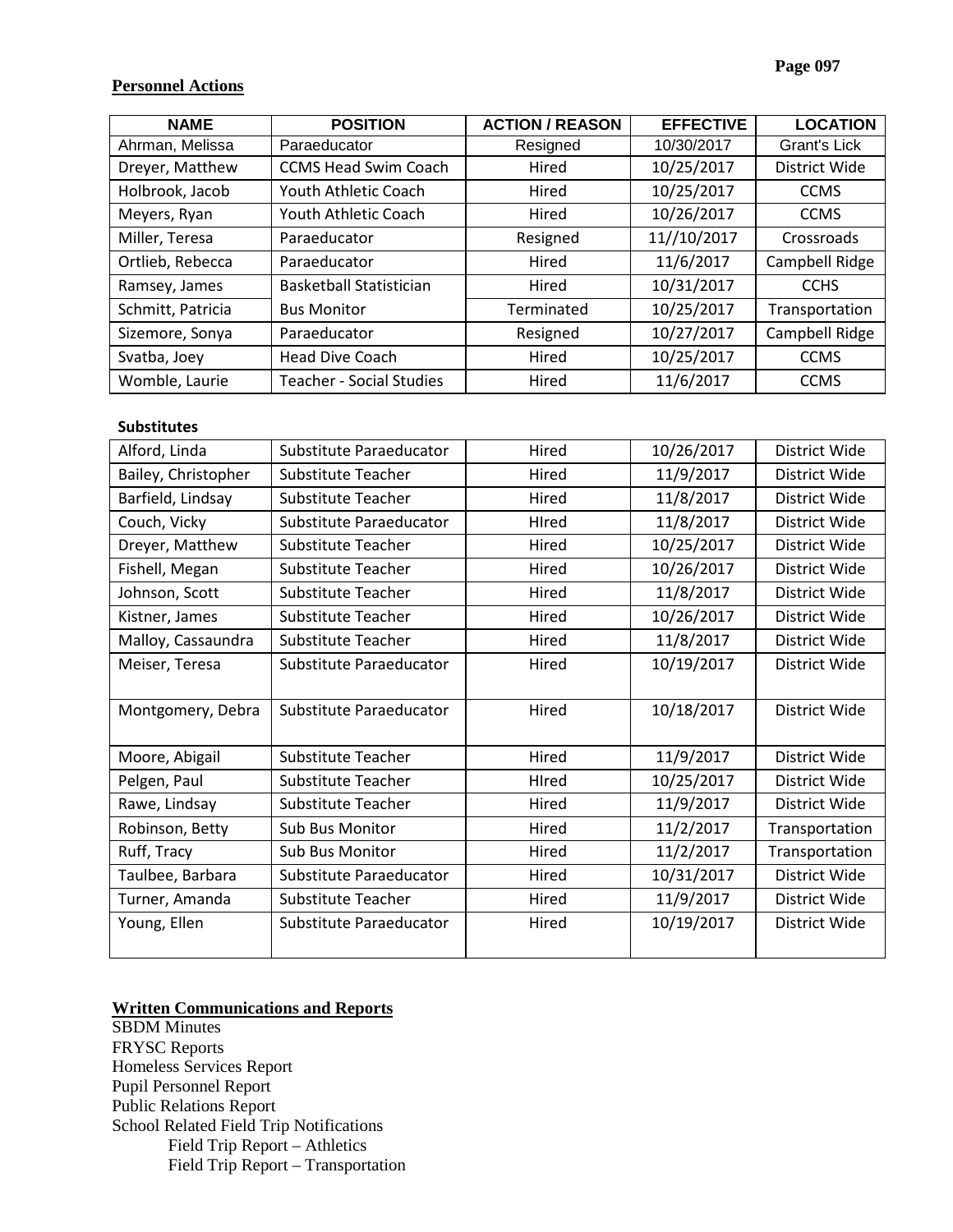# **III. ACTION AGENDA**

# **2018-19 School Calendar**

17-120 Motion made by Kammerer, seconded by Mason, to approve the 2018-19 district calendar as submitted per the recommendation of the superintendent.

VOTE: Winbigler-Yes; Williams-Yes; Kammerer-Yes; Fender-Yes; Mason-Yes. MOTION CARRIED.

# **Final SBDM Allocation for 2017-18**

17-121 Motion made by Fender, seconded by Williams, that the revision to the 2017-18 SBDM allocation at a rate of \$139.34 per actual  $2<sup>nd</sup>$  month ADA be approved as submitted per the recommendation of the superintendent.

# **Change additions or (deductions):**

Campbell Ridge  $= $2,441.24$ Cline Elementary =  $$1,390.61$  $Crossroads = $813.75$ Grants Lick =  $$3,203.43$ Reiley Elementary =  $$1,001.85$  $CCMS = $4,836.49$  $CCHS = $ 1,541.10$ 

VOTE: Winbigler-Yes; Williams-Yes; Kammerer-Yes; Fender-Yes; Mason-Yes. MOTION CARRIED.

# **Report of Independent Auditors for 2016-17 (Revised)**

17-122 Motion made by Williams, seconded by Mason, that the revised financial statements and Independent Auditors' Report be approved and accepted per the recommendation of the superintendent.

VOTE: Winbigler-Yes; Williams-Yes; Kammerer-Yes; Fender-Yes; Mason-Yes. MOTION CARRIED.

# **Donation to Reiley Elementary**

17-123 Motion made by Mason, seconded by Kammerer, that the donation of \$3,538.00 for the purchase of iPads for Reiley Elementary be accepted per the recommendation of the superintendent.

VOTE: Winbigler-Yes; Williams-Yes; Kammerer-Yes; Fender-Yes; Mason-Yes. MOTION CARRIED.

# **Donation to Cline Elementary**

17-124 Motion made by Fender, seconded by Williams, that the donation of \$5,382.00 for iPads for Cline Elementary be accepted per the recommendation of the superintendent.

VOTE: Winbigler-Yes; Williams-Yes; Kammerer-Yes; Fender-Yes; Mason-Yes. MOTION CARRIED.

# **ATC Principal Memorandum of Agreement**

17-125 Motion made by Williams, seconded by Mason, that the ATC Principal MOA with the Kentucky Department of Education be approved per the recommendation of the superintendent.

VOTE: Winbigler-Yes; Williams-Yes; Kammerer-Yes; Fender-Yes; Mason-Yes. MOTION CARRIED.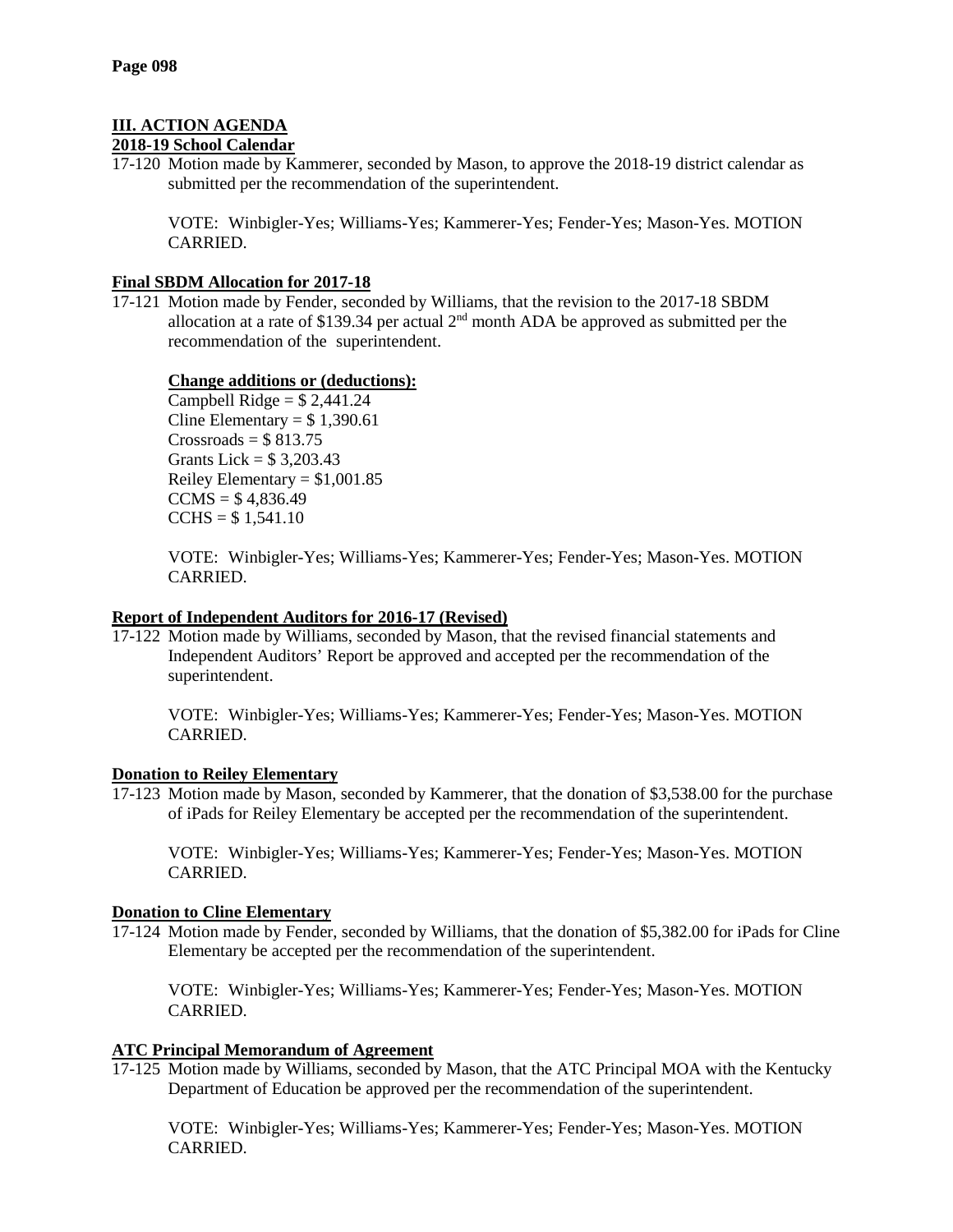# **IV. CONSENT AGENDA**

17-126 Motion made by Fender, seconded by Williams, that the consent agenda be approved per the recommendation of the superintendent.

# **Minutes**

October 9, 2017 – Regular Meeting October 30, 2017 – Working Meeting

#### **Bills - Addendum**

General Fund # 127462-127608 as listed in the Orders of the Treasurer

#### **Bills – Regular**

General Fund # 127609-127831 as listed in the Orders of the Treasurer

### **Treasurer's Report**

|                                                                                                     |                  |                    | Campbell County Board of Education |               |                 |  |
|-----------------------------------------------------------------------------------------------------|------------------|--------------------|------------------------------------|---------------|-----------------|--|
|                                                                                                     |                  | Treasurer's Report | For Month Ended October 31, 2017   |               |                 |  |
|                                                                                                     |                  |                    |                                    |               |                 |  |
|                                                                                                     |                  |                    |                                    |               |                 |  |
|                                                                                                     |                  |                    |                                    |               |                 |  |
|                                                                                                     | <b>Beginning</b> |                    | <b>Expenditures</b>                |               | <b>Ending</b>   |  |
| <b>Fund</b>                                                                                         | <b>Balance</b>   | <b>Revenues</b>    | <b>Salaries</b>                    | <b>Others</b> | <b>Balance</b>  |  |
| General                                                                                             | 7,851,857        | 1,593,219          | (2,021,235)                        | (731, 438)    | 6,692,404       |  |
|                                                                                                     |                  |                    |                                    |               |                 |  |
| <b>Sick Leave Retire.</b>                                                                           | 168,257          |                    | 0                                  | 0             | 168,257         |  |
| <b>Committed Funds</b>                                                                              | 400,000          |                    | 0                                  | 0             | 400,000         |  |
| <b>Special Revenue</b>                                                                              | (433, 755)       | 435,635            | (255, 049)                         | (216, 860)    | (470, 030)      |  |
| <b>District Activity</b>                                                                            | 184,756          | 56,717             | 0                                  | (15, 244)     | 226,228         |  |
| <b>Capital Outlay</b>                                                                               | 222,235          |                    | 0                                  | 0             | 222,235         |  |
| <b>Building</b>                                                                                     | 73,266           | $\Omega$           | 0                                  | 0             | 73,266          |  |
| <b>Construction</b>                                                                                 | 1,006,772        | 0                  | 0                                  | (325, 356)    | 681,416         |  |
| <b>Debt Service</b>                                                                                 | (1, 333, 807)    |                    | 0                                  |               | (1, 333, 807)   |  |
| <b>Food Service</b>                                                                                 | 59,641           | 84,343             | (53, 993)                          | (237, 953)    | (147, 963)      |  |
| Totals*                                                                                             | \$<br>8,199,220  | 2,169,914          | (2, 330, 277)                      | (1,526,851)   | \$<br>6,512,006 |  |
|                                                                                                     |                  |                    |                                    |               |                 |  |
| Cash and cash equivalents in all funds include approx. \$377,214 in investments and certificates of |                  |                    |                                    |               |                 |  |
| deposits yielding 0.585% and the remainder in interest-bearing checking accounts yielding 0.25%.    |                  |                    |                                    |               |                 |  |

deposits yielding 0.585% and the remainder in interest-bearing checking accounts yielding 0.25%.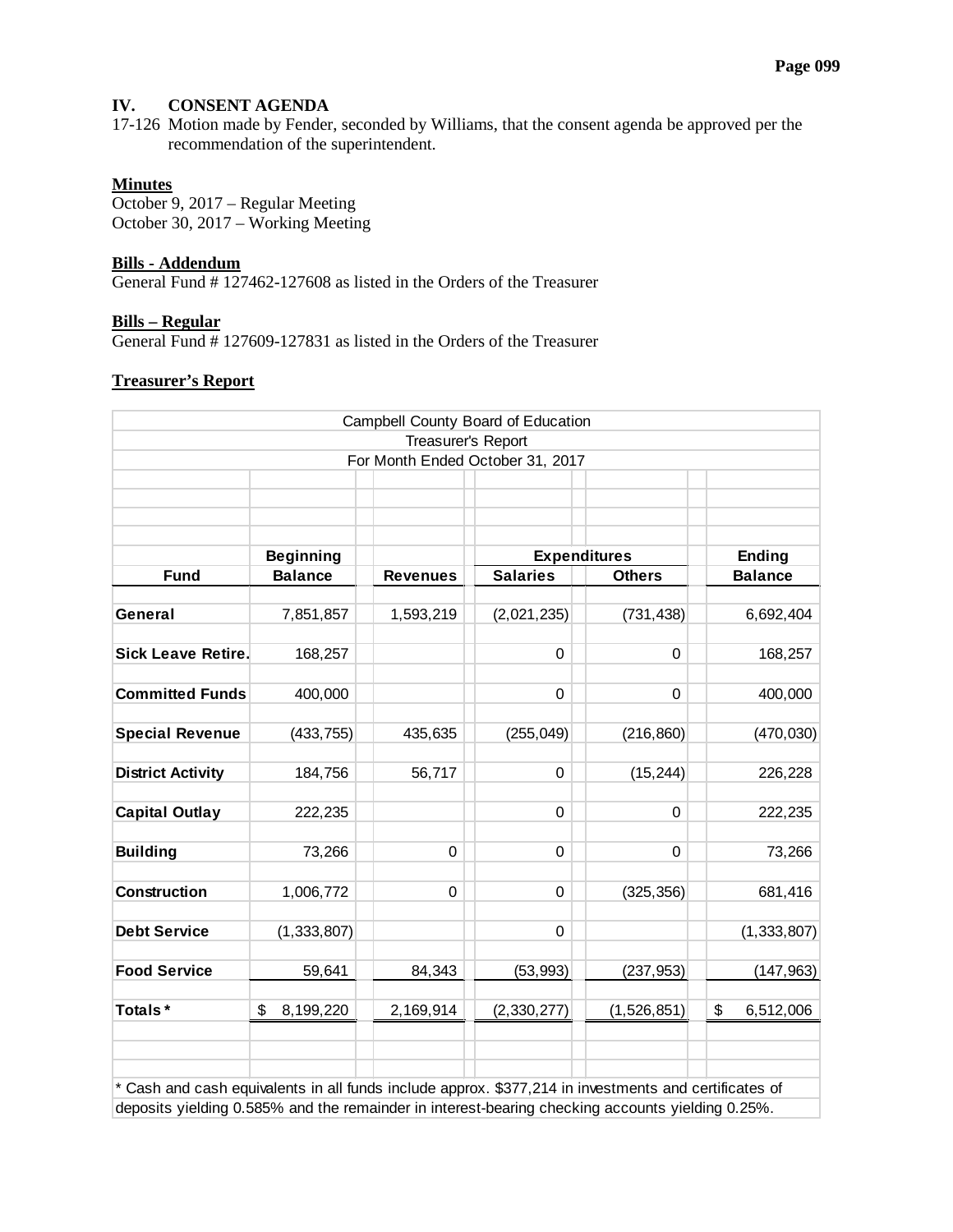### **Page 100**

### **Leave of Absence Requests**

Chasitity Beane, Secretary at Alexandria Education Center, from December 1, 2017 through January 2, 2018 for FMLA.

Lindsey Buckler, Guidance Counselor at Campbell County High School, Intermittent leave from October 23, 2017 through January 23, 2018 for FMLA.

Lori Frey, Bus Driver at Transportation, Intermittent leave from October 2, 2017 through June 29, 2018 for FMLA.

Casimere Granz, Instructional Coach at Central Office, from November 21, 2017 through November 28, 2017 for FMLA.

Debra Heaton, Lunchroom Monitor at Crossroads Elementary, from September 22, 2017 through November 6, 2017 for FMLA.

Sheila Koke, Bus Driver at Transportation, Intermittent leave from October 19, 2017 through June 29, 2018 for FMLA.

Courtney Sauerbeck, Teacher at Reiley Elementary, from December 5, 2017 through January 30, 2018 for FMLA.

Abigail Schaber, Mental Health Professional at Campbell County High School, from October 23, 2017 through January 24, 2018 for FMLA.

Lydia White, Paraeducator at Campbell County High School, from September 18, 2017 through September 22, 2017 for FMLA and from November 7, 2017 through December 3, 2017 for FMLA.

Sherry Wirth, Student Well Being Coordinator at Central Office, Intermittent leave from September 20, 2017 through June 30, 2018 for FMLA.

# **Southern Lanes/CCS Bowling Alley Agreement 2017-18**

Since Campbell County Schools does not have bowling alleys, facilities are rented at Southern Lanes Bowling Alley. The rental fee is estimated at \$1,100.00. The final amount will reflect the actual time used. This is a District responsibility because facilities are a responsibility of the Board of Education.

# **Camel Athletic Boosters**

The Camel Athletic Boosters (CAB) is an approved booster organization by the board of education; however, the organization went dormant during the 2016-17 school year due to lack of participants willing to accept responsibility for the organization. A group of parents and other individuals are now willing to accept the responsibilities and activate the organization in order to benefit the students of CCHS.

# **Student Teacher MOA**

a. University of Kentucky MOA's are submitted by universities for placing student teachers within our District.

VOTE: Winbigler-Yes; Williams-Yes; Kammerer-Yes; Fender-Yes; Mason-Yes. MOTION CARRIED